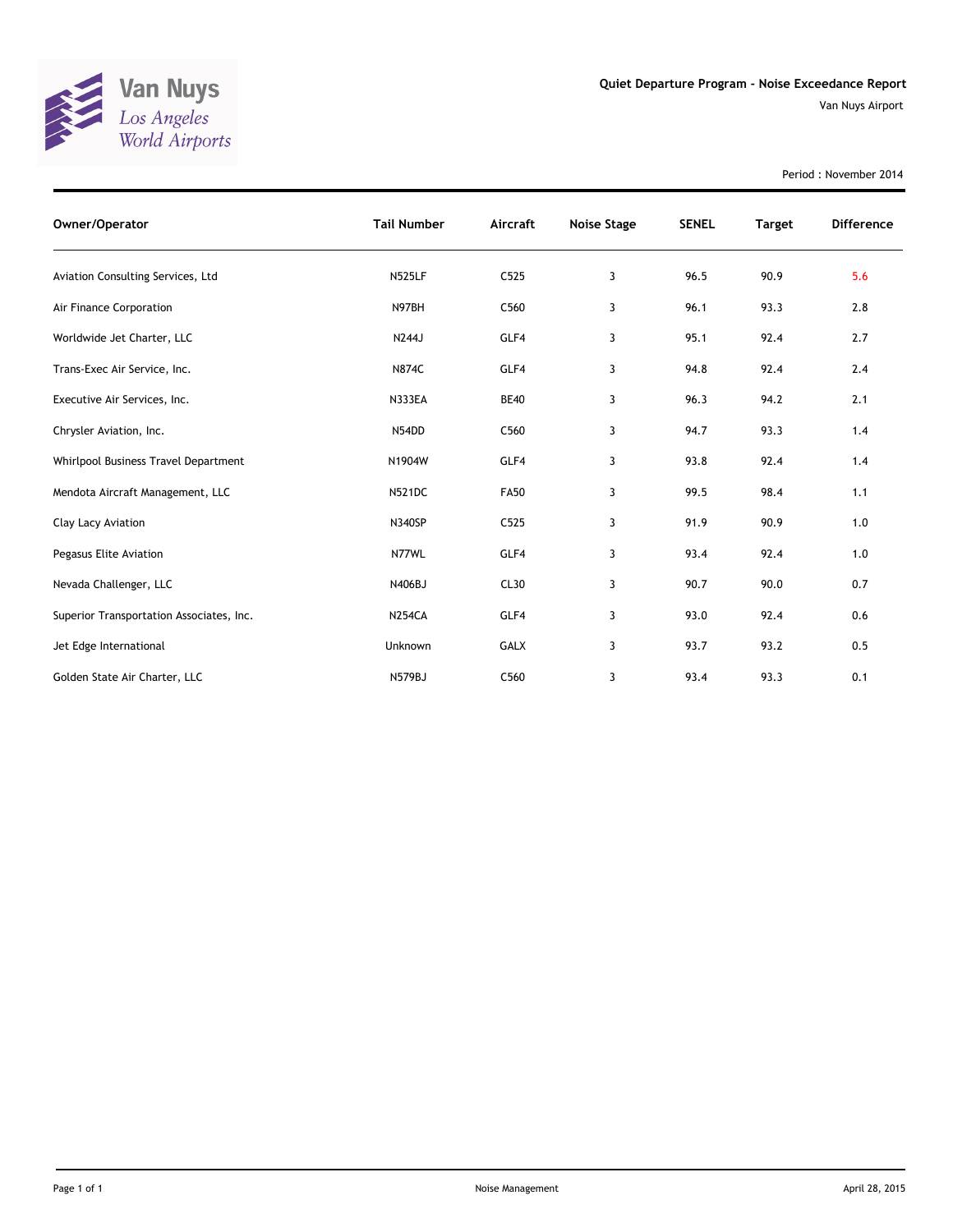

Period : November 2014

| Owner/Operator                           | <b>Departures Exceeding</b><br><b>Target Noise Level</b> | <b>Total Southbound</b><br><b>Jet Departures</b> |
|------------------------------------------|----------------------------------------------------------|--------------------------------------------------|
| Aviation Consulting Services, Ltd        | 1                                                        | 1                                                |
| Executive Air Services, Inc.             |                                                          |                                                  |
| Nevada Challenger, LLC                   |                                                          |                                                  |
| Whirlpool Business Travel Department     |                                                          | 2                                                |
| Air Finance Corporation                  |                                                          |                                                  |
| Mendota Aircraft Management, LLC         |                                                          |                                                  |
| Golden State Air Charter, LLC            |                                                          | 5                                                |
| Superior Transportation Associates, Inc. |                                                          | 5                                                |
| Pegasus Elite Aviation                   |                                                          | 18                                               |
| Worldwide Jet Charter, LLC               |                                                          | 22                                               |
| Trans-Exec Air Service, Inc.             |                                                          | 28                                               |
| Jet Edge International                   |                                                          | 36                                               |
| Chrysler Aviation, Inc.                  |                                                          | 42                                               |
| Clay Lacy Aviation                       | 1                                                        | 123                                              |
| 52-80 Express, LLC                       | 0                                                        | $\mathbf{1}$                                     |
| 711 Air Corporation                      | 0                                                        | 1                                                |
| 711 Cody, Inc.                           | 0                                                        |                                                  |
| 8362050 Canada, Inc                      | 0                                                        |                                                  |
| 921BE, LLC                               | 0                                                        |                                                  |
| Ace Aviation Services Corporation        | 0                                                        |                                                  |
| Aced Aviation, LLC                       | 0                                                        |                                                  |
| ACM Aviation Services, Inc.              | 0                                                        |                                                  |
| Adams Office, LLC                        | 0                                                        |                                                  |
| Advanced Air Management, Inc.            | 0                                                        |                                                  |
| AeroSafin, SA                            | 0                                                        |                                                  |
| Aerotron Servicios Aereos Corp.          | 0                                                        |                                                  |
| AG Spanos Jet Center, Inc.               | 0                                                        |                                                  |
| Air Baffin                               | 0                                                        |                                                  |
| Air Waukegan, LLC                        | 0                                                        |                                                  |
| Airbar, LLC                              | 0                                                        |                                                  |
| Ambrion Aviation Ltd                     | 0                                                        |                                                  |
| American Jet International Corp.         | U                                                        |                                                  |
| Amgen                                    | 0                                                        | 1                                                |
| Arrabon Management Services, LLC         | 0                                                        |                                                  |
| Aviation Advisor, Inc.                   | 0                                                        |                                                  |
| Ball Air, LLC                            | 0                                                        |                                                  |
| Bank of Utah Trustee                     | 0                                                        |                                                  |
| Banu, LLC                                | 0                                                        |                                                  |
| Berggruen Holdings, Ltd.                 | 0                                                        |                                                  |
| Bonham Aviation, LLC                     | 0                                                        |                                                  |
| <b>Business Jet Access</b>               | 0                                                        | 1                                                |

The Van Nuys Airport Fly Friendly - Quiet Departure Program asks that operators of jet aircraft use manufacturer's or NBAA quiet departure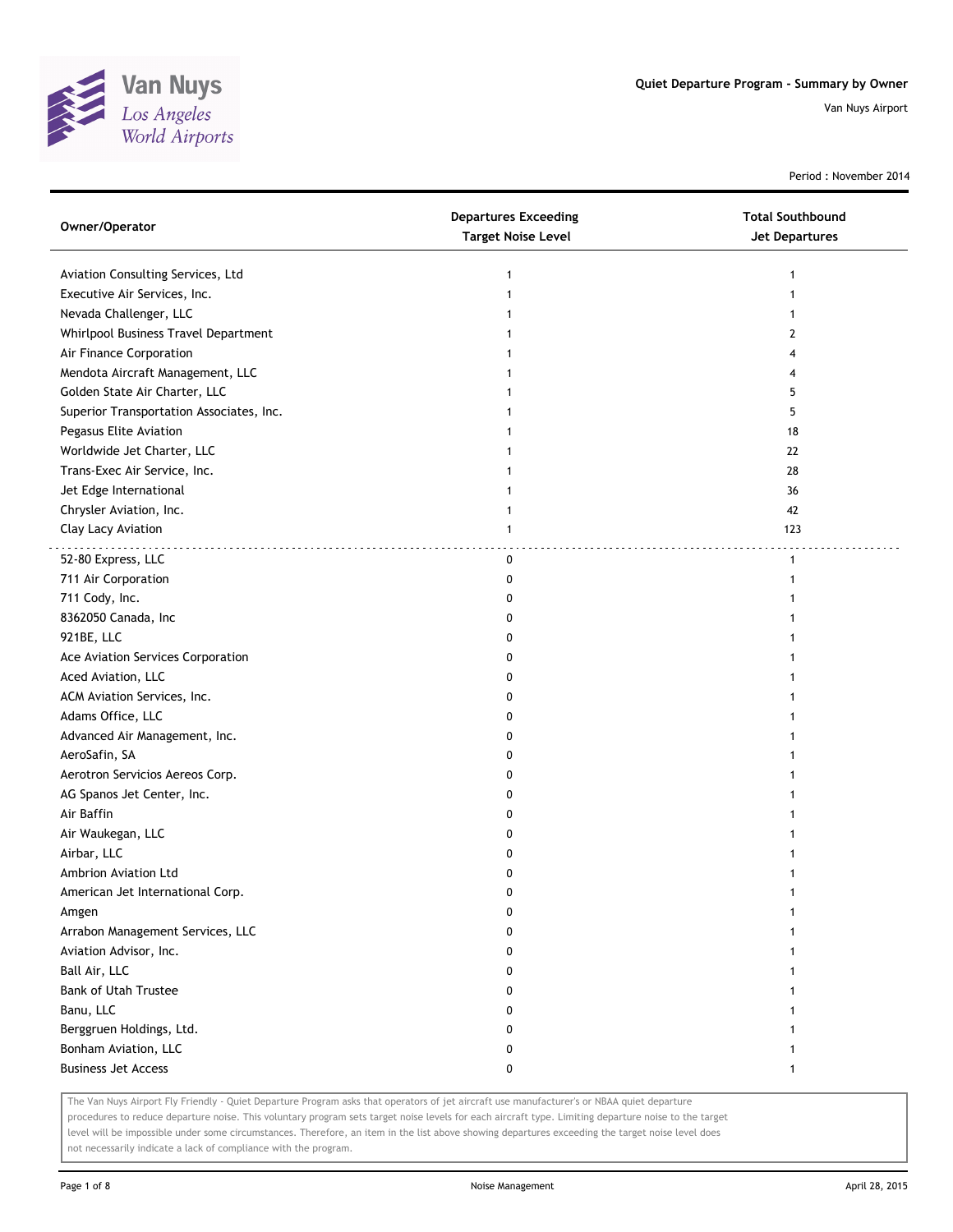

Period : November 2014

| C&B, LLC<br>0<br>CB Air, LLC<br>0<br>Centaero Aviation<br>0<br>CFS Air, LLC<br>0<br>Club Jet<br>0<br>Consolidated Investment Group, LLC<br>0<br>Cresair, Inc.<br>0<br>1<br>DCI Consultants, LLC<br>0<br>DD251, LLC<br>0<br>Desert Air 3, Ltd.<br>0<br>Don Davis Aviation, Inc.<br>0<br>Dorato Jets, LLC<br>0<br>Duncan Aviation, Inc.<br>0<br>Edgewood Properties, Inc C/O JSM at Falcon, LLC<br>0<br>Elite Air, Inc.<br>0<br>Erin Air, Inc.<br>0<br>Ernie Ball, Inc.<br>0<br>Execujet Charter Services, Inc.<br>0<br>Fair Wind Air Charter<br>0<br>Fairmont Aviation, LLC<br>0<br><b>Falcon Executive Aviation</b><br>0<br>FBO Professionals Group, Inc.<br>0<br><b>Fitness Management Corporation</b><br>0<br>Flightworks<br>0<br>Florida Wings, Inc.<br>0<br>Flying Farmer, LLC<br>0<br>Frontliner, Inc.<br>0<br>Gamel Howe Andros Aviation, LLC<br>0<br>Georgia Jet<br>0<br>Global Challenger, LLC<br>0<br>Grancor Aviation Inc.<br>0 | Owner/Operator  | <b>Departures Exceeding</b><br><b>Target Noise Level</b> | <b>Total Southbound</b><br><b>Jet Departures</b> |
|-------------------------------------------------------------------------------------------------------------------------------------------------------------------------------------------------------------------------------------------------------------------------------------------------------------------------------------------------------------------------------------------------------------------------------------------------------------------------------------------------------------------------------------------------------------------------------------------------------------------------------------------------------------------------------------------------------------------------------------------------------------------------------------------------------------------------------------------------------------------------------------------------------------------------------------------|-----------------|----------------------------------------------------------|--------------------------------------------------|
|                                                                                                                                                                                                                                                                                                                                                                                                                                                                                                                                                                                                                                                                                                                                                                                                                                                                                                                                           |                 |                                                          |                                                  |
|                                                                                                                                                                                                                                                                                                                                                                                                                                                                                                                                                                                                                                                                                                                                                                                                                                                                                                                                           |                 |                                                          |                                                  |
|                                                                                                                                                                                                                                                                                                                                                                                                                                                                                                                                                                                                                                                                                                                                                                                                                                                                                                                                           |                 |                                                          |                                                  |
|                                                                                                                                                                                                                                                                                                                                                                                                                                                                                                                                                                                                                                                                                                                                                                                                                                                                                                                                           |                 |                                                          |                                                  |
|                                                                                                                                                                                                                                                                                                                                                                                                                                                                                                                                                                                                                                                                                                                                                                                                                                                                                                                                           |                 |                                                          |                                                  |
|                                                                                                                                                                                                                                                                                                                                                                                                                                                                                                                                                                                                                                                                                                                                                                                                                                                                                                                                           |                 |                                                          |                                                  |
|                                                                                                                                                                                                                                                                                                                                                                                                                                                                                                                                                                                                                                                                                                                                                                                                                                                                                                                                           |                 |                                                          |                                                  |
|                                                                                                                                                                                                                                                                                                                                                                                                                                                                                                                                                                                                                                                                                                                                                                                                                                                                                                                                           |                 |                                                          |                                                  |
|                                                                                                                                                                                                                                                                                                                                                                                                                                                                                                                                                                                                                                                                                                                                                                                                                                                                                                                                           |                 |                                                          |                                                  |
|                                                                                                                                                                                                                                                                                                                                                                                                                                                                                                                                                                                                                                                                                                                                                                                                                                                                                                                                           |                 |                                                          |                                                  |
|                                                                                                                                                                                                                                                                                                                                                                                                                                                                                                                                                                                                                                                                                                                                                                                                                                                                                                                                           |                 |                                                          |                                                  |
|                                                                                                                                                                                                                                                                                                                                                                                                                                                                                                                                                                                                                                                                                                                                                                                                                                                                                                                                           |                 |                                                          |                                                  |
|                                                                                                                                                                                                                                                                                                                                                                                                                                                                                                                                                                                                                                                                                                                                                                                                                                                                                                                                           |                 |                                                          |                                                  |
|                                                                                                                                                                                                                                                                                                                                                                                                                                                                                                                                                                                                                                                                                                                                                                                                                                                                                                                                           |                 |                                                          |                                                  |
|                                                                                                                                                                                                                                                                                                                                                                                                                                                                                                                                                                                                                                                                                                                                                                                                                                                                                                                                           |                 |                                                          |                                                  |
|                                                                                                                                                                                                                                                                                                                                                                                                                                                                                                                                                                                                                                                                                                                                                                                                                                                                                                                                           |                 |                                                          |                                                  |
|                                                                                                                                                                                                                                                                                                                                                                                                                                                                                                                                                                                                                                                                                                                                                                                                                                                                                                                                           |                 |                                                          |                                                  |
|                                                                                                                                                                                                                                                                                                                                                                                                                                                                                                                                                                                                                                                                                                                                                                                                                                                                                                                                           |                 |                                                          |                                                  |
|                                                                                                                                                                                                                                                                                                                                                                                                                                                                                                                                                                                                                                                                                                                                                                                                                                                                                                                                           |                 |                                                          |                                                  |
|                                                                                                                                                                                                                                                                                                                                                                                                                                                                                                                                                                                                                                                                                                                                                                                                                                                                                                                                           |                 |                                                          |                                                  |
|                                                                                                                                                                                                                                                                                                                                                                                                                                                                                                                                                                                                                                                                                                                                                                                                                                                                                                                                           |                 |                                                          |                                                  |
|                                                                                                                                                                                                                                                                                                                                                                                                                                                                                                                                                                                                                                                                                                                                                                                                                                                                                                                                           |                 |                                                          |                                                  |
|                                                                                                                                                                                                                                                                                                                                                                                                                                                                                                                                                                                                                                                                                                                                                                                                                                                                                                                                           |                 |                                                          |                                                  |
|                                                                                                                                                                                                                                                                                                                                                                                                                                                                                                                                                                                                                                                                                                                                                                                                                                                                                                                                           |                 |                                                          |                                                  |
|                                                                                                                                                                                                                                                                                                                                                                                                                                                                                                                                                                                                                                                                                                                                                                                                                                                                                                                                           |                 |                                                          |                                                  |
|                                                                                                                                                                                                                                                                                                                                                                                                                                                                                                                                                                                                                                                                                                                                                                                                                                                                                                                                           |                 |                                                          |                                                  |
|                                                                                                                                                                                                                                                                                                                                                                                                                                                                                                                                                                                                                                                                                                                                                                                                                                                                                                                                           |                 |                                                          |                                                  |
|                                                                                                                                                                                                                                                                                                                                                                                                                                                                                                                                                                                                                                                                                                                                                                                                                                                                                                                                           |                 |                                                          |                                                  |
|                                                                                                                                                                                                                                                                                                                                                                                                                                                                                                                                                                                                                                                                                                                                                                                                                                                                                                                                           |                 |                                                          |                                                  |
|                                                                                                                                                                                                                                                                                                                                                                                                                                                                                                                                                                                                                                                                                                                                                                                                                                                                                                                                           |                 |                                                          |                                                  |
|                                                                                                                                                                                                                                                                                                                                                                                                                                                                                                                                                                                                                                                                                                                                                                                                                                                                                                                                           |                 |                                                          |                                                  |
|                                                                                                                                                                                                                                                                                                                                                                                                                                                                                                                                                                                                                                                                                                                                                                                                                                                                                                                                           | Green Two, Inc. | 0                                                        |                                                  |
| Hallmark Cards, Inc. Flight Department<br>0                                                                                                                                                                                                                                                                                                                                                                                                                                                                                                                                                                                                                                                                                                                                                                                                                                                                                               |                 |                                                          |                                                  |
| Hansen Capital Management, Inc.<br>0                                                                                                                                                                                                                                                                                                                                                                                                                                                                                                                                                                                                                                                                                                                                                                                                                                                                                                      |                 |                                                          |                                                  |
| Hard Rock Hotel<br>0                                                                                                                                                                                                                                                                                                                                                                                                                                                                                                                                                                                                                                                                                                                                                                                                                                                                                                                      |                 |                                                          |                                                  |
| Harpo, Inc.<br>0                                                                                                                                                                                                                                                                                                                                                                                                                                                                                                                                                                                                                                                                                                                                                                                                                                                                                                                          |                 |                                                          |                                                  |
| Hedgerow, Inc.<br>0                                                                                                                                                                                                                                                                                                                                                                                                                                                                                                                                                                                                                                                                                                                                                                                                                                                                                                                       |                 |                                                          |                                                  |
| House of Raeford Farms, Inc.<br>0                                                                                                                                                                                                                                                                                                                                                                                                                                                                                                                                                                                                                                                                                                                                                                                                                                                                                                         |                 |                                                          |                                                  |
| Howlin Flying Service, LLC<br>0                                                                                                                                                                                                                                                                                                                                                                                                                                                                                                                                                                                                                                                                                                                                                                                                                                                                                                           |                 |                                                          |                                                  |
| Institutional Venture Partners<br>0                                                                                                                                                                                                                                                                                                                                                                                                                                                                                                                                                                                                                                                                                                                                                                                                                                                                                                       |                 |                                                          |                                                  |
| InterActiveCorp<br>0<br>1                                                                                                                                                                                                                                                                                                                                                                                                                                                                                                                                                                                                                                                                                                                                                                                                                                                                                                                 |                 |                                                          |                                                  |

The Van Nuys Airport Fly Friendly - Quiet Departure Program asks that operators of jet aircraft use manufacturer's or NBAA quiet departure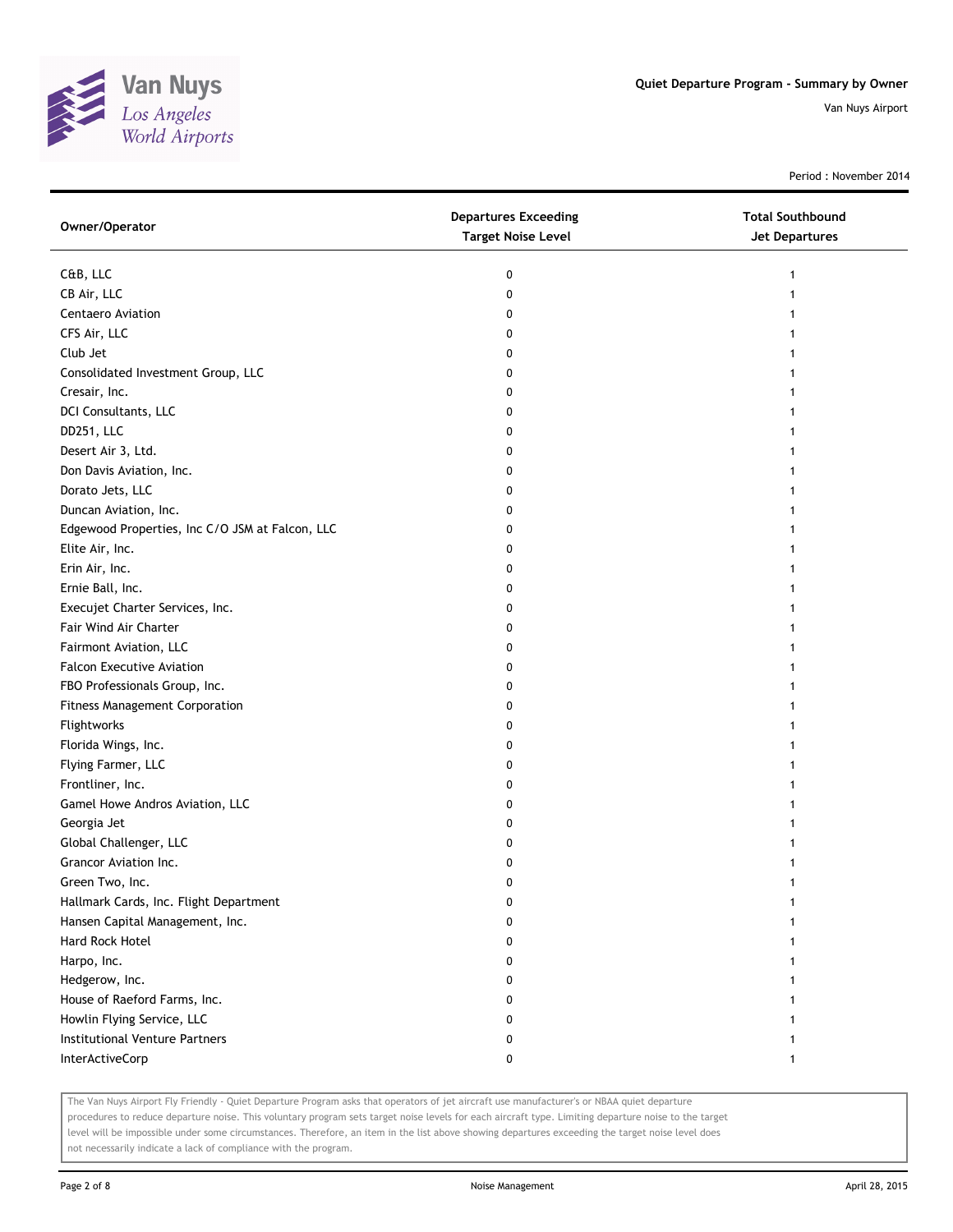

Period : November 2014

| International Jet Club Ltd<br>0<br>1<br>International Lease Finance Corporation<br>0 |  |
|--------------------------------------------------------------------------------------|--|
|                                                                                      |  |
|                                                                                      |  |
| Int'l Union of Operating Engineers<br>0                                              |  |
| J & N Leasing, LLC<br>0                                                              |  |
| Jet Aviation Flight Services<br>0                                                    |  |
| Jet Link Investments, Inc.<br>0                                                      |  |
| Jet Logistics Inc<br>0                                                               |  |
| JF Aircorp, Inc.<br>0                                                                |  |
| Kevin Harvick Inc<br>0                                                               |  |
| Key Air, LLC<br>0                                                                    |  |
| Kimbal Logistics, LLC<br>0                                                           |  |
| Kindred Healthcare, Inc.<br>0                                                        |  |
| King Aviation, LLC<br>0                                                              |  |
| KMR Aviation, Inc.<br>0                                                              |  |
| Komar Aviation Group<br>0                                                            |  |
| La Costa Village, Inc.<br>0                                                          |  |
| La Muse Partners, LLC<br>0                                                           |  |
| Landmark Aviation<br>0                                                               |  |
| Las Vegas Jet, LLC<br>0                                                              |  |
| LJ60-266, LLC<br>0                                                                   |  |
| Logistics Management, LLC<br>0                                                       |  |
| Loren Cook Company<br>0                                                              |  |
| Lund Travel, LLC<br>0                                                                |  |
| M.D.C. Holdings, Inc.<br>0                                                           |  |
| M.M. Coal Company, Inc.<br>0                                                         |  |
| Masthead Transportation, LLC<br>0                                                    |  |
| Midland Financial Company Flight Department<br>0                                     |  |
| Midlantic Jet Charters, Inc.<br>0                                                    |  |
| Mike Post Productions, Inc.<br>0                                                     |  |
| Moelis & Company Manager, LLC<br>0                                                   |  |
| Mona Vie Aircraft Leasing, LLC<br>0                                                  |  |
| Montana Aerospace, Inc.<br>0                                                         |  |
| Morris Communication Company, LLC<br>0                                               |  |
| Mountain Aviation, Inc.<br>0                                                         |  |
| Mr. Chow Enterprises, Ltd.<br>0                                                      |  |
| MSCO Management, LLC<br>0                                                            |  |
| N36MU, LLC<br>0                                                                      |  |
| N881WT, LLC<br>0                                                                     |  |
| Napa Jet Center<br>0                                                                 |  |
| Nelnet Corporate Services, Inc.<br>0                                                 |  |
| North American Air Charter<br>0                                                      |  |

The Van Nuys Airport Fly Friendly - Quiet Departure Program asks that operators of jet aircraft use manufacturer's or NBAA quiet departure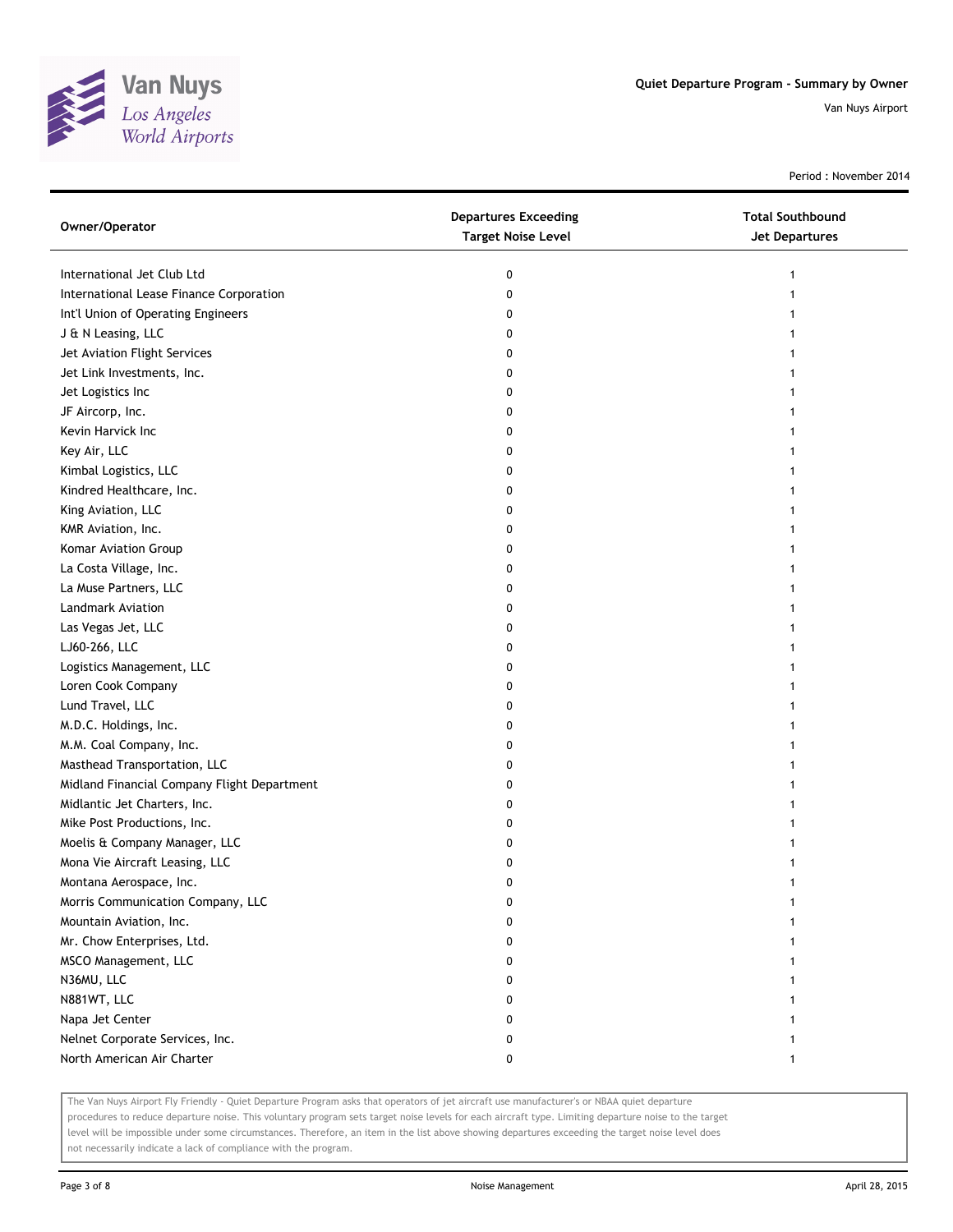

Period : November 2014

| Owner/Operator                          | <b>Departures Exceeding</b><br><b>Target Noise Level</b> | <b>Total Southbound</b><br>Jet Departures |
|-----------------------------------------|----------------------------------------------------------|-------------------------------------------|
| Northrop Grumman                        | 0                                                        |                                           |
| Northrop Grumman Corporation            | 0                                                        |                                           |
| NWA Partners, LLC                       | 0                                                        |                                           |
| P.J. Kilkenny, LLC                      | 0                                                        |                                           |
| Pacific Coast Jet, LLC                  | 0                                                        |                                           |
| Paradigm Helicopters, LLC               | 0                                                        |                                           |
| Penske Jet, Inc.                        | 0                                                        |                                           |
| Peregrine Point LLC                     | 0                                                        |                                           |
| Pinnacle Aviation, Inc.                 | 0                                                        |                                           |
| Policia Federal Preventiva              | 0                                                        |                                           |
| Precision Instruments, Inc.             | 0                                                        |                                           |
| Premier Flight Management Services, LLC | 0                                                        |                                           |
| Prime Jet, LLC                          | 0                                                        |                                           |
| <b>QUALCOMM INC</b>                     | 0                                                        |                                           |
| R. Consulting & Sales, Inc.             | 0                                                        |                                           |
| R.O.P. Aviation, Inc.                   | 0                                                        |                                           |
| R2MH Jet Air, LLC                       | 0                                                        |                                           |
| Redpoint Ventures                       | 0                                                        |                                           |
| RJH Wings, LLC                          | 0                                                        |                                           |
| Rockwell Collins, Inc.                  | 0                                                        |                                           |
| Roma 550, LLC                           | 0                                                        |                                           |
| Royal Air Freight, Inc.                 | 0                                                        |                                           |
| Ruffin Development                      | 0                                                        |                                           |
| RWP Associates, Inc.                    | 0                                                        |                                           |
| Saratoga, Inc.                          | 0                                                        |                                           |
| SC Aviation, Inc.                       | 0                                                        |                                           |
| SG Acquisitions, LLC                    | 0                                                        |                                           |
| Showtech Aviation, Inc.                 | 0                                                        |                                           |
| Sierra Papa, Inc.                       | 0                                                        |                                           |
| Silicon Valley Express, Inc.            | 0                                                        |                                           |
| Sky Quest, LLC                          | 0                                                        |                                           |
| SP Aviation, Inc.                       | 0                                                        |                                           |
| STA Jets                                | 0                                                        |                                           |
| <b>Starbase Aviation</b>                |                                                          |                                           |
| <b>Stargazer Aviation</b>               | o                                                        |                                           |
| Sweet Jet, LLC                          | 0                                                        |                                           |
| Tempus Jets                             | 0                                                        |                                           |
| TFK Aviation, Inc.                      | 0                                                        |                                           |
| <b>TFT Aviation</b>                     | 0                                                        |                                           |
| The Brickman Group Ltd                  | 0                                                        |                                           |
| The Futura Corporation                  | 0                                                        | 1                                         |

The Van Nuys Airport Fly Friendly - Quiet Departure Program asks that operators of jet aircraft use manufacturer's or NBAA quiet departure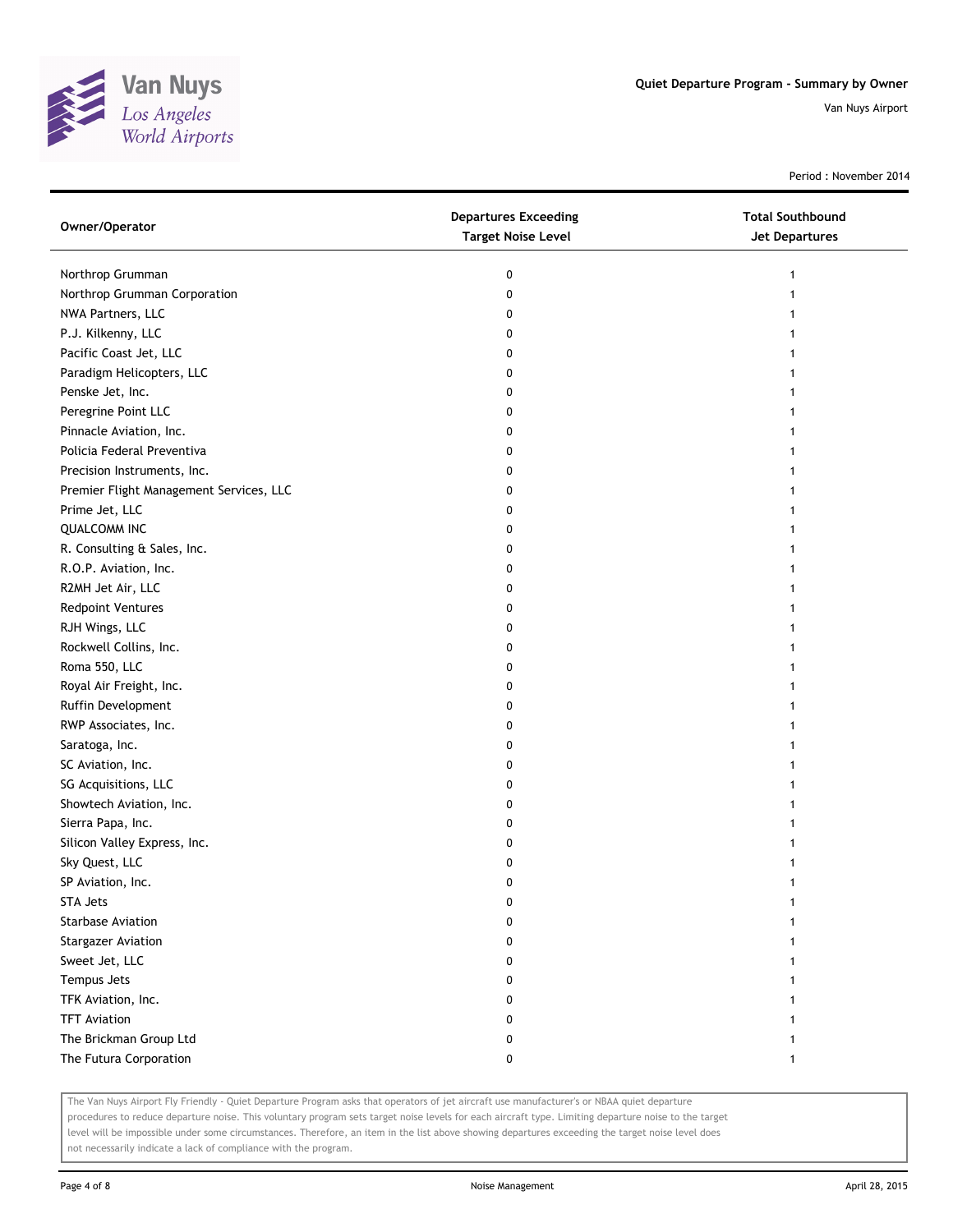

Period : November 2014

| Owner/Operator                         | <b>Departures Exceeding</b><br><b>Target Noise Level</b> | <b>Total Southbound</b><br><b>Jet Departures</b> |
|----------------------------------------|----------------------------------------------------------|--------------------------------------------------|
| <b>Thornton Corporation</b>            | 0                                                        | 1                                                |
| Tidewater Motors of Morehead City, LLC | 0                                                        |                                                  |
| Trego-Dugan Aviation, Inc.             | 0                                                        |                                                  |
| Trident Aviation Services, LLC         | 0                                                        |                                                  |
| Tuck Aviation, LLC                     | 0                                                        |                                                  |
| Two Bear Management, LLC               | 0                                                        |                                                  |
| U.S. Military                          | 0                                                        |                                                  |
| Universal Jet Aviation, Inc.           | 0                                                        | 1                                                |
| Valutech Managment, LLC                | 0                                                        |                                                  |
| VCS Air, LLC                           | 0                                                        |                                                  |
| VISTAJET Luftfahrtunternehmen GmbH     | 0                                                        |                                                  |
| Wal-Mart Stores Inc                    | 0                                                        |                                                  |
| Westfield Aviation, Inc. Pty. Ltd.     | 0                                                        |                                                  |
| Wilshire Associates                    | 0                                                        |                                                  |
| Windsor Jet Management                 | 0                                                        |                                                  |
| Wing Aviation, LLC                     | 0                                                        |                                                  |
| WIV Air, LLC                           | 0                                                        |                                                  |
| <b>Wolfe Air Aviation</b>              | 0                                                        | 1                                                |
| Woody in the Sky with Diamonds, LLC    | 0                                                        |                                                  |
| XRS Holdings, LLC                      | 0                                                        |                                                  |
| Yeastern Air, LLC                      | 0                                                        |                                                  |
| 5664, LLC                              | 0                                                        | 2                                                |
| Acabel, LLC                            | 0                                                        | 2                                                |
| Aero Air, LLC                          | 0                                                        | 2                                                |
| Aerolineas Ejecutivas, SA de CV        | 0                                                        | 2                                                |
| Air Mark One, LLC                      | 0                                                        | 2                                                |
| Airway Charter Services                | 0                                                        | 2                                                |
| Ambrose Corporation                    | 0                                                        | 2                                                |
| A-Ron Resources, LLC                   | 0                                                        | 2                                                |
| Avalon Capital Group, LLC              | 0                                                        | 2                                                |
| Avion Zito, LLC                        | 0                                                        | 2                                                |
| <b>BCC Aviation, LLC</b>               | 0                                                        | 2                                                |
| <b>Builders Best</b>                   | o                                                        | $\mathbf{z}$                                     |
| Central Management Services            | 0                                                        | 2                                                |
| CitationAir                            | 0                                                        | $\overline{2}$                                   |
| Colonel Science, LLC                   | 0                                                        | 2                                                |
| Colony Capital, LLC                    | 0                                                        | 2                                                |
| Corporate Flight International         | 0                                                        | $\mathbf{2}$                                     |
| CTP Aviation, LLC                      | 0                                                        | 2                                                |
| Custom Jet Charters, LLC               | 0                                                        | 2                                                |
| Desert Wings, LLC                      | 0                                                        | 2                                                |

The Van Nuys Airport Fly Friendly - Quiet Departure Program asks that operators of jet aircraft use manufacturer's or NBAA quiet departure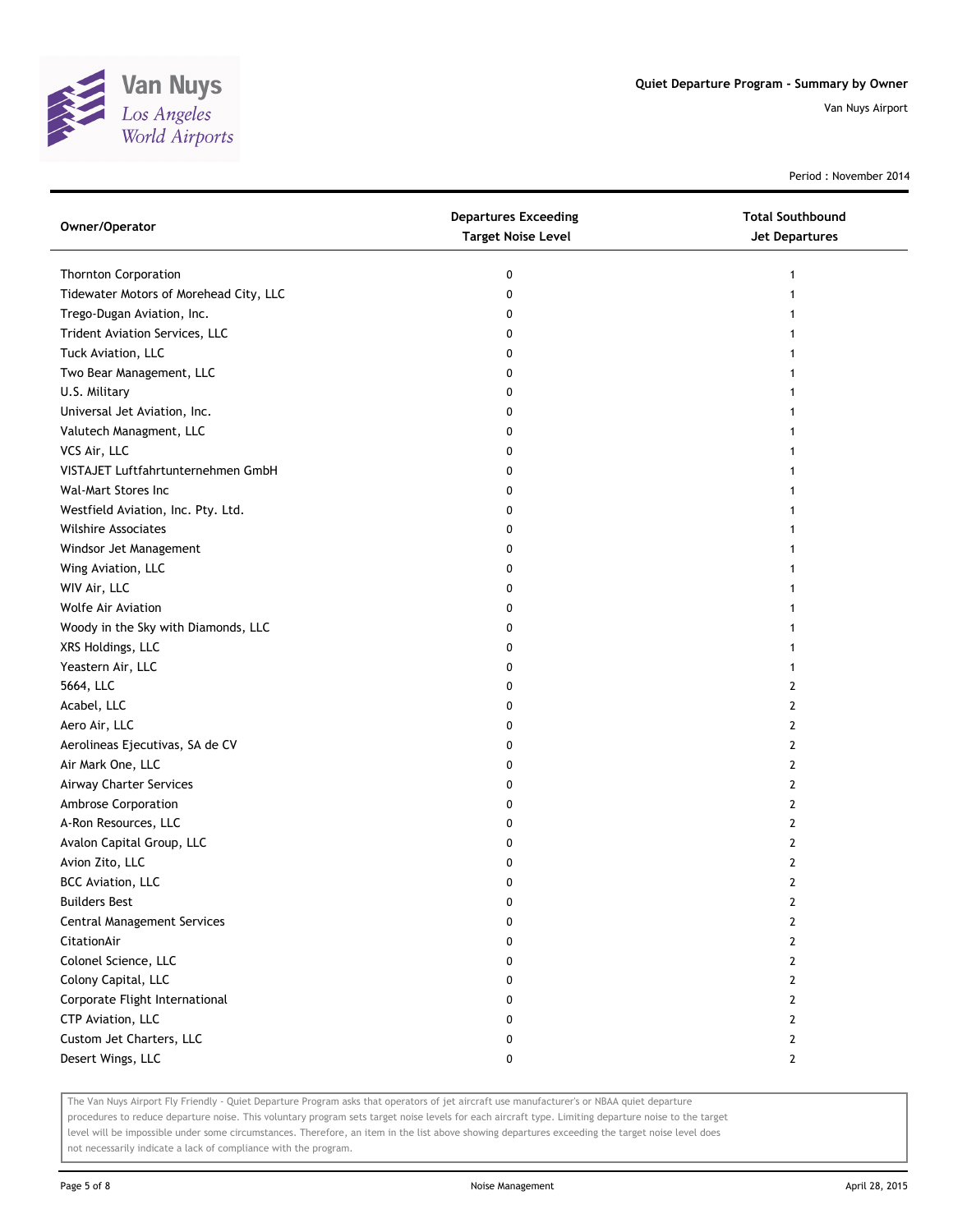

Period : November 2014

| Owner/Operator                        | <b>Departures Exceeding</b><br><b>Target Noise Level</b> | <b>Total Southbound</b><br>Jet Departures |
|---------------------------------------|----------------------------------------------------------|-------------------------------------------|
| Dole Foods Flight Operations, Inc.    | 0                                                        | 2                                         |
| DuPage Aerospace Corporation          | 0                                                        | 2                                         |
| Flexnet(Jet Soultions)                | 0                                                        | 2                                         |
| Glenbrook Capital Logistics, LLC      | 0                                                        | $\mathbf{2}$                              |
| <b>Grossman Company Properties</b>    | 0                                                        | 2                                         |
| Happy Landings, LLC                   | 0                                                        | 2                                         |
| IAC/InterActive Corporation           | 0                                                        | 2                                         |
| International Jet, LLC                | 0                                                        | 2                                         |
| Jet Aviation Flight Services, Inc.    | 0                                                        | $\mathbf{2}$                              |
| Jet Set Aircraft, Inc.                | 0                                                        | 2                                         |
| Merle Norman Cosmetics, Inc.          | 0                                                        | 2                                         |
| Michael Dorn                          | 0                                                        | 2                                         |
| N907DF, LLC                           | 0                                                        | 2                                         |
| Oakmont Corporation                   | 0                                                        | $\mathbf{2}$                              |
| Onward & Upward, LLC                  | 0                                                        | 2                                         |
| Pilgrim Enterprises C/O Castle & Cook | 0                                                        | 2                                         |
| PMC Global, Inc.                      | 0                                                        | 2                                         |
| Premier Air Charter                   | 0                                                        | 2                                         |
| RB Aircraft Leasing, LLC              | 0                                                        | $\mathbf{2}$                              |
| Regency Air, LLC                      | 0                                                        | 2                                         |
| Santa Barbara Aircraft Management     | 0                                                        | 2                                         |
| Skybird Aviation, Inc.                | 0                                                        | 2                                         |
| SME Equipment Leasing Company         | 0                                                        | 2                                         |
| SMRK, LLC                             | 0                                                        | $\mathbf{2}$                              |
| Superior Flying International Corp.   | 0                                                        | 2                                         |
| Swiflite Aircraft Corporation         | 0                                                        | 2                                         |
| Swift Air, LLC                        | 0                                                        | 2                                         |
| Talon Air, Inc.                       | 0                                                        | 2                                         |
| The Employers Benefit Group, LLC      | 0                                                        | $\mathbf{2}$                              |
| TPG Capital, LP                       | 0                                                        | 2                                         |
| Trijet Aviation Management, LLC       | 0                                                        | 2                                         |
| Tull Family Trust C/O Mickey Segal    | 0                                                        | 2                                         |
| Tutor-Saliba Corporation              | 0                                                        | 2                                         |
| Ultra-Lux Jets, Inc.                  | 0                                                        | $\overline{2}$                            |
| V.T. Aviation, LLC                    | 0                                                        | $\overline{2}$                            |
| Winbrook LLC                          | 0                                                        | 2                                         |
| AG Logistic Services, LLC             | 0                                                        | 3                                         |
| <b>Altpoint Capital Partners LLC</b>  | 0                                                        | 3                                         |
| Bombardier Aerospace Corp             | 0                                                        | 3                                         |
| <b>Chevron Aviation Services</b>      | 0                                                        | 3                                         |
| Cin-Air, Ltd.                         | 0                                                        | 3                                         |

The Van Nuys Airport Fly Friendly - Quiet Departure Program asks that operators of jet aircraft use manufacturer's or NBAA quiet departure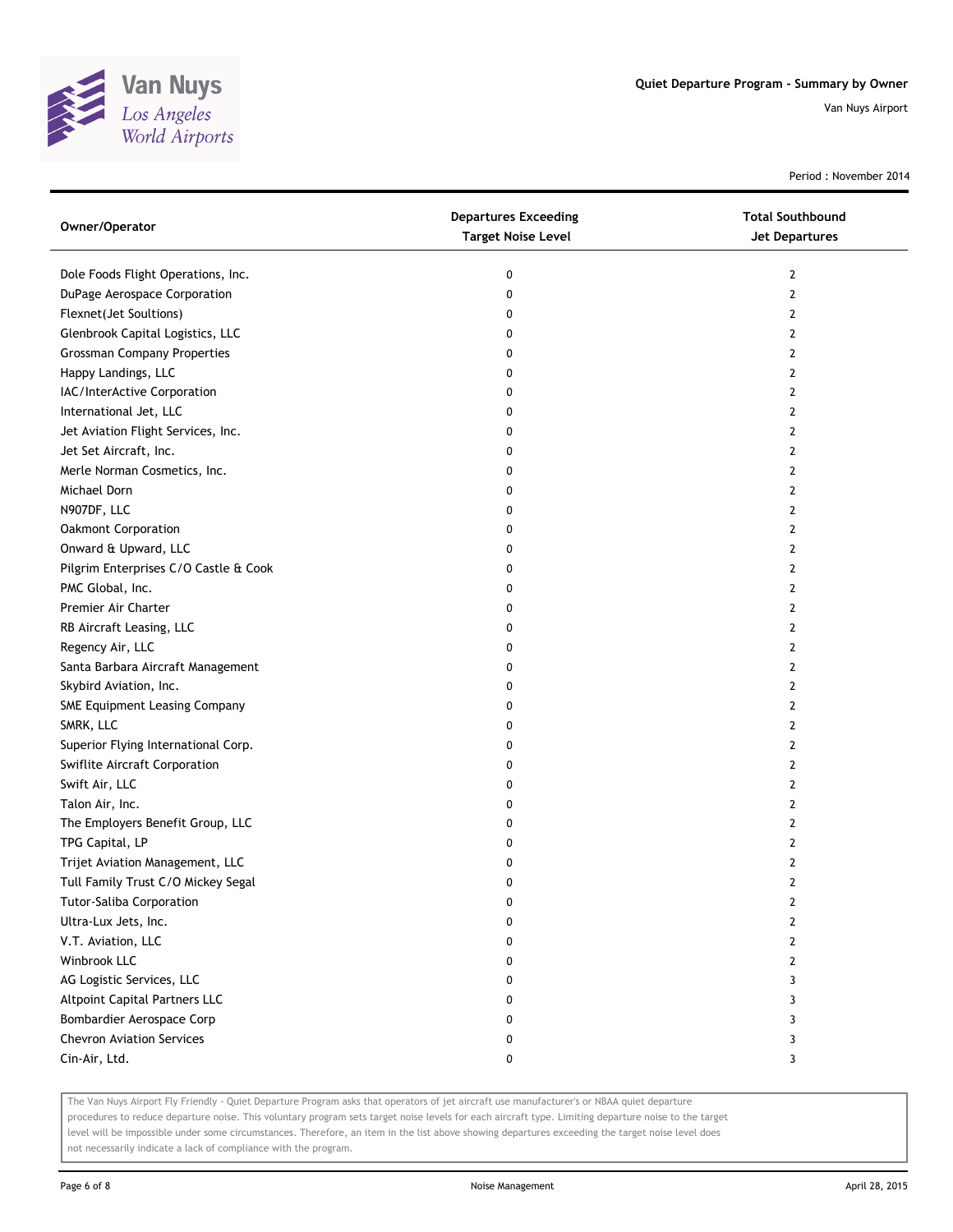

Period : November 2014

| Cove Aviation Partners, LLC<br>0<br>3<br>Current Aviation Group, Inc.<br>0<br>3<br>Dassault Falcon Jet Corporation<br>0<br>3<br>Delta Private Jets<br>3<br>0<br>ExcelAire Service, Inc.<br>0<br>3<br>Global Flight, Inc.<br>0<br>3 |
|------------------------------------------------------------------------------------------------------------------------------------------------------------------------------------------------------------------------------------|
|                                                                                                                                                                                                                                    |
|                                                                                                                                                                                                                                    |
|                                                                                                                                                                                                                                    |
|                                                                                                                                                                                                                                    |
|                                                                                                                                                                                                                                    |
|                                                                                                                                                                                                                                    |
| KW Flight, LLC<br>0<br>3                                                                                                                                                                                                           |
| Mach One Air Charters, Inc.<br>0<br>3                                                                                                                                                                                              |
| N702SS LLC<br>0<br>3                                                                                                                                                                                                               |
| Newsflight, Inc.<br>0<br>3                                                                                                                                                                                                         |
| Paragon Airways<br>0<br>3                                                                                                                                                                                                          |
| Rail Management & Consulting Corporation<br>0<br>3                                                                                                                                                                                 |
| Route 450 Investments, Ltd.<br>3<br>0                                                                                                                                                                                              |
| <b>Short Hills Aviation</b><br>3<br>0                                                                                                                                                                                              |
| Space Exploration Technologies<br>0<br>3                                                                                                                                                                                           |
| The Heavener Company Leasing, LLC<br>0<br>3                                                                                                                                                                                        |
| Velox Aircraft, LLC<br>0<br>3                                                                                                                                                                                                      |
| Aeropremiere, LLC<br>0<br>4                                                                                                                                                                                                        |
| Air Rutter International DBA JetFlite International<br>0<br>4                                                                                                                                                                      |
| Ares Technical Administration, LLC<br>0<br>4                                                                                                                                                                                       |
| Channel Island Aviation, Inc.<br>0<br>4                                                                                                                                                                                            |
| Executive Jet Management<br>0<br>4                                                                                                                                                                                                 |
| FL Aviation Corp.<br>0<br>4                                                                                                                                                                                                        |
| Flynt Aviation, LLC<br>0<br>4                                                                                                                                                                                                      |
| Hollister Aviation, LLC<br>0<br>4                                                                                                                                                                                                  |
| Latitude 33 Aviation LLC<br>0<br>4                                                                                                                                                                                                 |
| MC Group<br>0<br>4                                                                                                                                                                                                                 |
| NantWorks, LLC<br>0<br>4                                                                                                                                                                                                           |
| Paramount Pictures Corporation<br>0<br>4                                                                                                                                                                                           |
| Raspberry Consulting, LLC<br>0                                                                                                                                                                                                     |
| Sands Aviation, LLC<br>0<br>4                                                                                                                                                                                                      |
| Sky Trek Aviation, Inc.<br>0<br>4                                                                                                                                                                                                  |
| Air Lease Corporation<br>0<br>5                                                                                                                                                                                                    |
| Blue Sky 45, LLC<br>0<br>5                                                                                                                                                                                                         |
| Desert Jet, LLC<br>0<br>5                                                                                                                                                                                                          |
| K/S Aviation, LLC<br>5<br>0                                                                                                                                                                                                        |
| Meridian Air Charter<br>5<br>0                                                                                                                                                                                                     |
| Solairus Aviation<br>0<br>5                                                                                                                                                                                                        |
| FltPlan.com<br>0<br>6                                                                                                                                                                                                              |
| <b>Gama Aviation</b><br>0<br>6                                                                                                                                                                                                     |
| Golden State Jet, LLC<br>0<br>6                                                                                                                                                                                                    |

The Van Nuys Airport Fly Friendly - Quiet Departure Program asks that operators of jet aircraft use manufacturer's or NBAA quiet departure